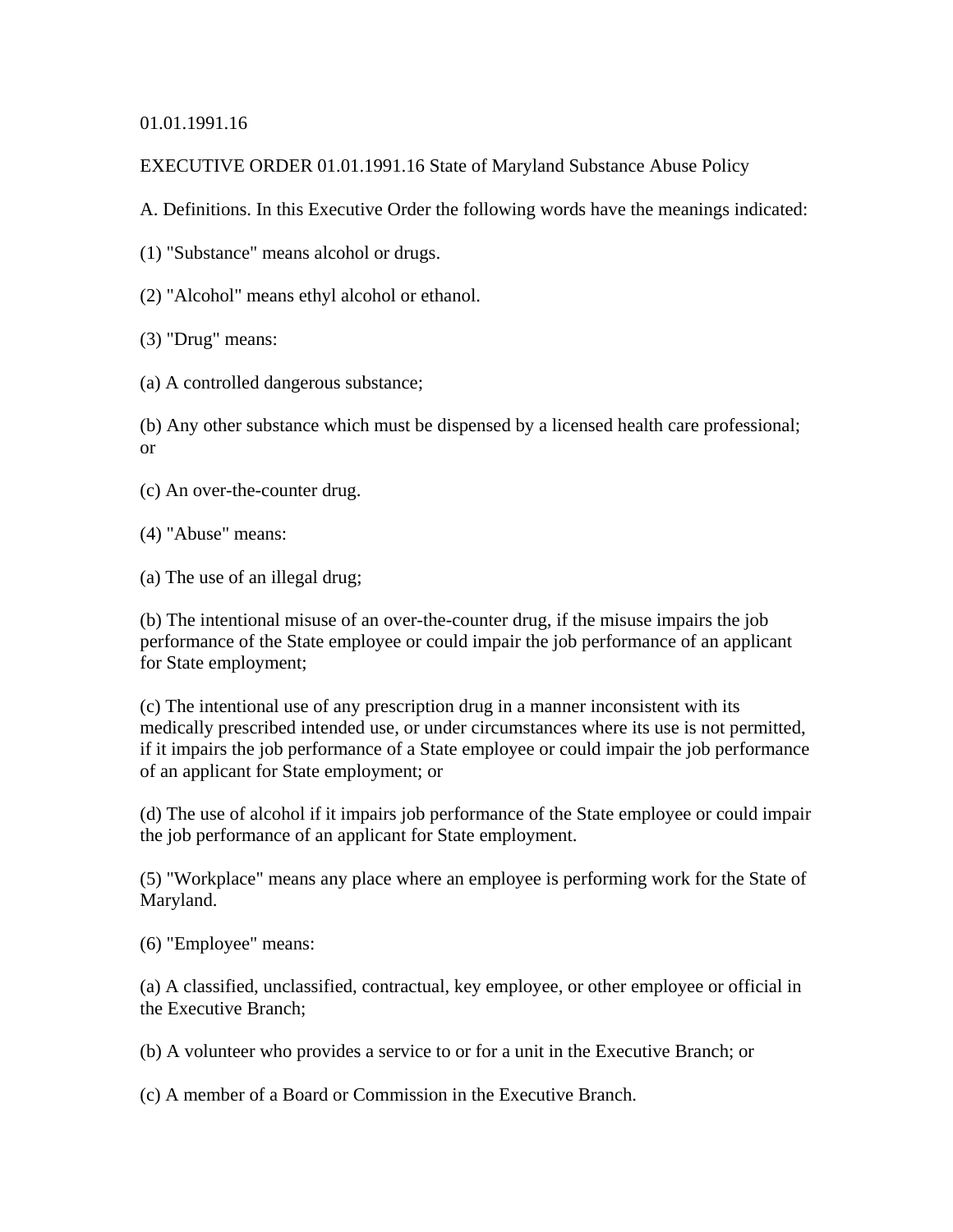(7) "Sensitive Employee" means an employee whose classification or position has been designated sensitive by the employee's appointing authority or personnel system.

(8) "Conviction" means:

(a) A judgment of conviction, whether entered upon a finding of guilt or acceptance of a plea of nolo contendere, and the imposition of sentence; or

(b) The staying of the entry of judgment and the placing of the defendant on probation after a finding of guilty or the acceptance of a plea of nolo contendere.

- (9) "Alcohol Driving Offense" means:
- (a) Driving or attempting to drive while:
- (i) Intoxicated; or
- (ii) Under the influence of alcohol; or
- (b) Operating or attempting to operate a vessel while:
- (i) Intoxicated; or
- (ii) Under the influence of alcohol.

(10) "Controlled Dangerous Substance Offense" means:

(a) A controlled dangerous substance violation, under Article 27 of the Annotated Code of Maryland;

(b) An offense of the law of any other jurisdiction if the prohibited conduct would be a controlled dangerous substance violation if committed in this State;

- (c) Driving or attempting to drive while:
- (i) Under the influence of drugs or drugs and alcohol; or
- (ii) Under the influence of a controlled dangerous substance; or
- (d) Operating or attempting to operate a vessel while:
- (i) Under the influence of drugs or drugs and alcohol; or
- (ii) Under the influence of a controlled dangerous substance.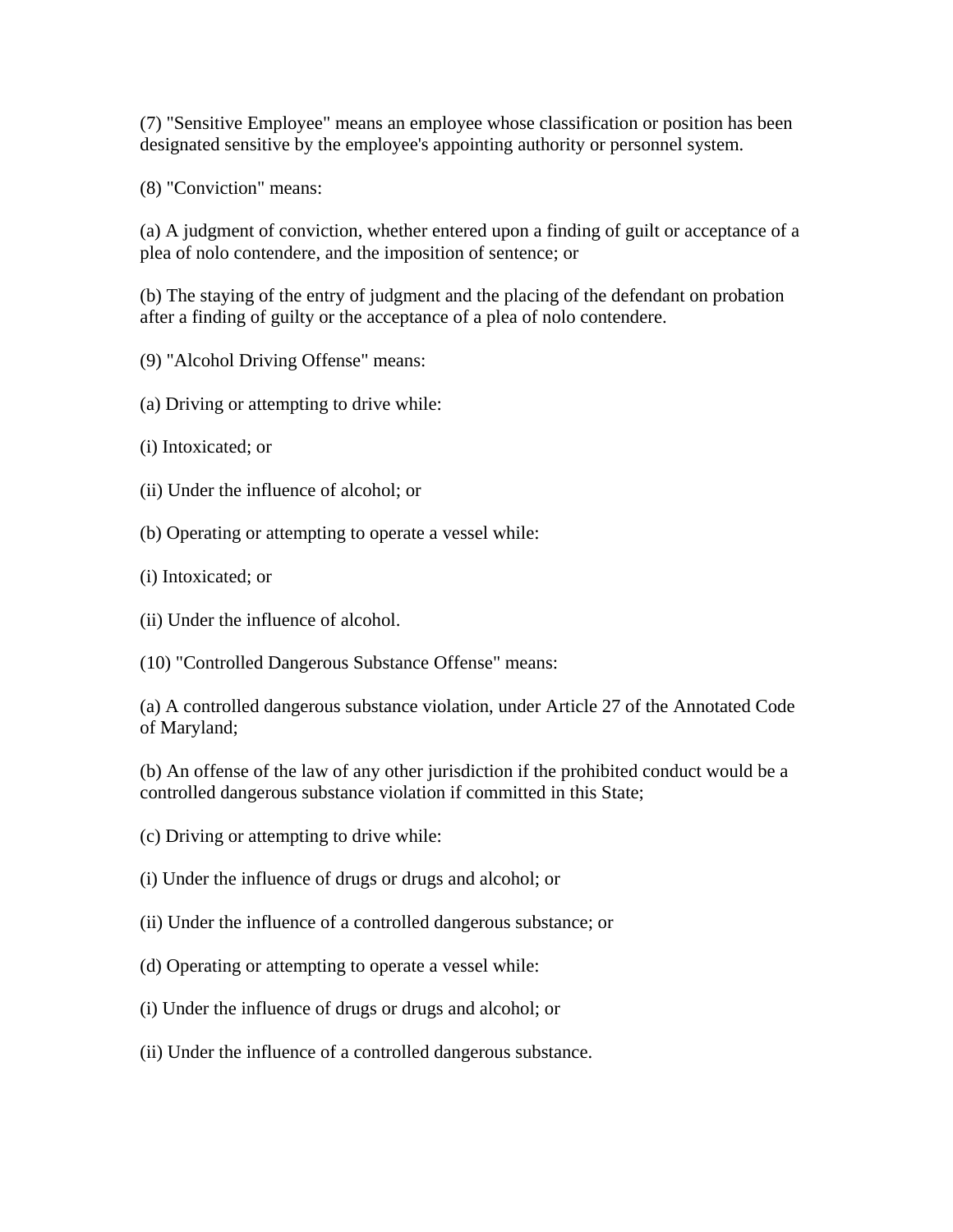B. General Policy. The State of Maryland establishes and adopts the following substance abuse policy for the Executive Branch of State Government:

(1) The State of Maryland is committed to making good faith efforts to insure a safe, secure, and drug-free workplace for its employees consistent with the Drug-Free Workplace Act as enacted by Congress.

(2) All employees in the workplace must be capable of performing their duties.

(3) Employees experiencing substance abuse problems are encouraged to seek assistance through:

(a) Their employer;

(b) Self-referral to the employer's Employee Assistance Program; or

(c) Self-referral to an alternative certified rehabilitation program.

(4) An appointing authority may not hire anyone whom it knows currently abuses drugs or alcohol.

- (5) Employees are prohibited from:
- (a) Abusing alcohol or drugs;

(b) Committing a controlled dangerous substance offense; or

(c) Committing an alcohol driving offense.

C. Alcohol Abuse Policy.

(1) Working under the influence of alcohol is a violation of this policy and shall subject the employee to disciplinary action.

(2) An employee charged with an alcohol driving offense must report a finding of guilty, an acceptance of a plea of nolo contendere, or a probation before judgment to the employee's appointing authority within 5 work days.

(3) A sensitive employee shall be suspended for 15 days and required to successfully participate in an alcohol treatment program designated by an employee assistance program the first time the employee is:

(a) Convicted of an at-the-workplace alcohol driving offense; or

(b) Found under the influence of alcohol while at-the-workplace.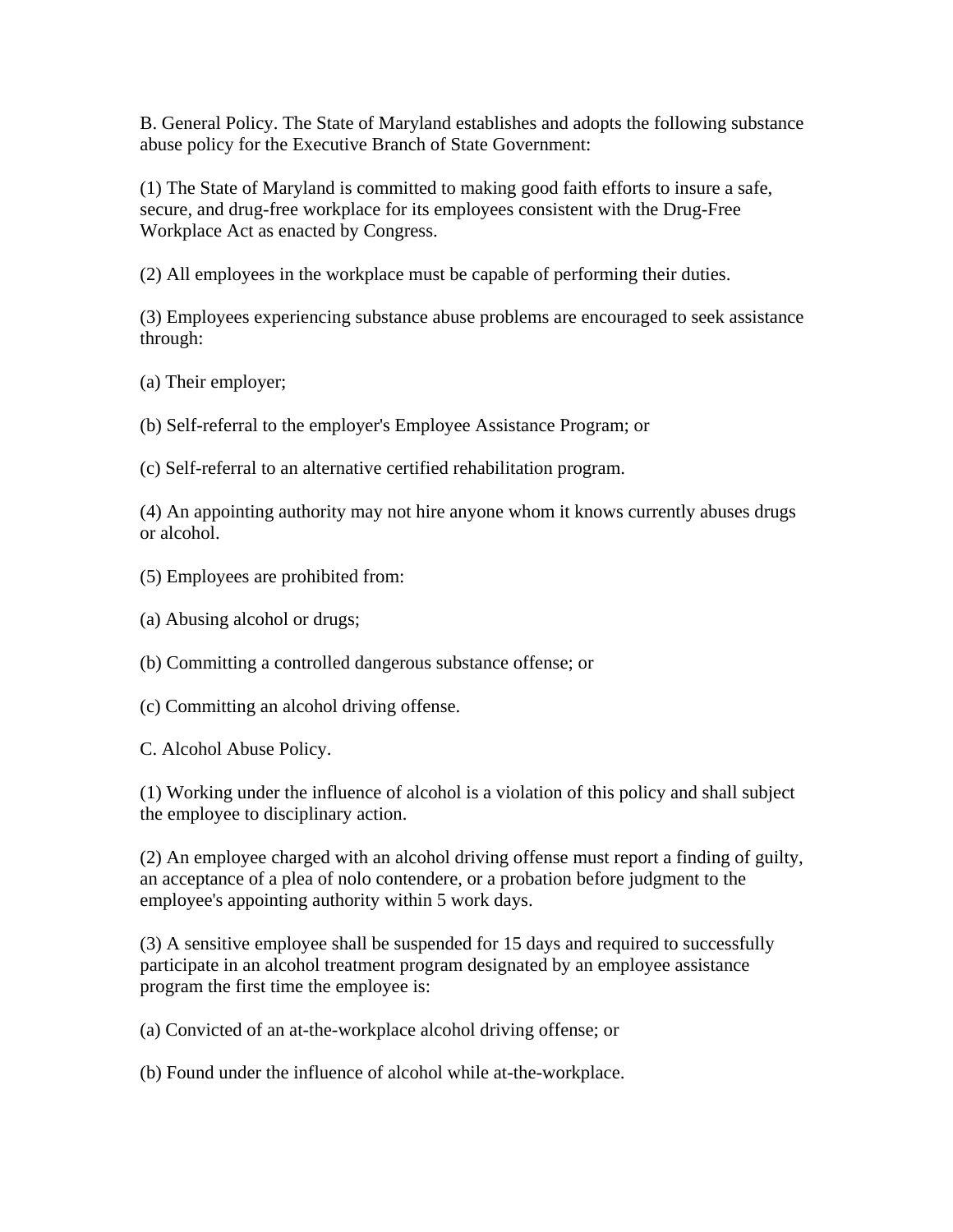(4) A sensitive employee convicted of an off-the-workplace alcohol driving offense, and a non-sensitive employee convicted of any alcohol driving offense shall:

(a) On the first conviction be referred to an employee assistance program, and in addition, be subject to any other appropriate disciplinary actions;

(b) On the second conviction, at a minimum, be suspended for at least 5 days, be referred to an employee assistance program, be required to participate successfully in a treatment program, and in addition, be subject to any other appropriate disciplinary actions, up to and including termination;

(c) On the third conviction, be terminated.

D. Drug Abuse Policy.

(1) Working under the inappropriate influence of prescription drugs or over-the-counter drugs is a violation of this policy and shall subject the employee to disciplinary action.

(2) Working under the influence of a controlled dangerous substance is a violation of this policy and shall subject the employee to disciplinary action.

(3) An employee charged with a controlled dangerous substance offense shall report a finding of guilty, an acceptance of a plea of nolo contendere, or a probation before judgment to the appointing authority within 5 work days.

(4) A sensitive employee convicted of any controlled dangerous substance offense shall be terminated.

(5) A sensitive employee who tests positive for a controlled dangerous substance as a result of a random drug test shall be suspended for 15 work days and be required to successfully participate in a drug treatment program designated by an employee assistance program, as provided for by the appointing authority's drug testing protocol.

(6) A sensitive employee who abuses a legally prescribed drug or an over-the-counter drug shall, on the first offense:

(a) Be suspended for 5 work days; and

(b) Be required to participate successfully in a drug treatment program designated by an employee assistance program.

E. General Sanctions. Any employee otherwise in violation of this Executive Order shall be subject to appropriate progressive disciplinary actions up to and including termination.

F. Law Enforcement.